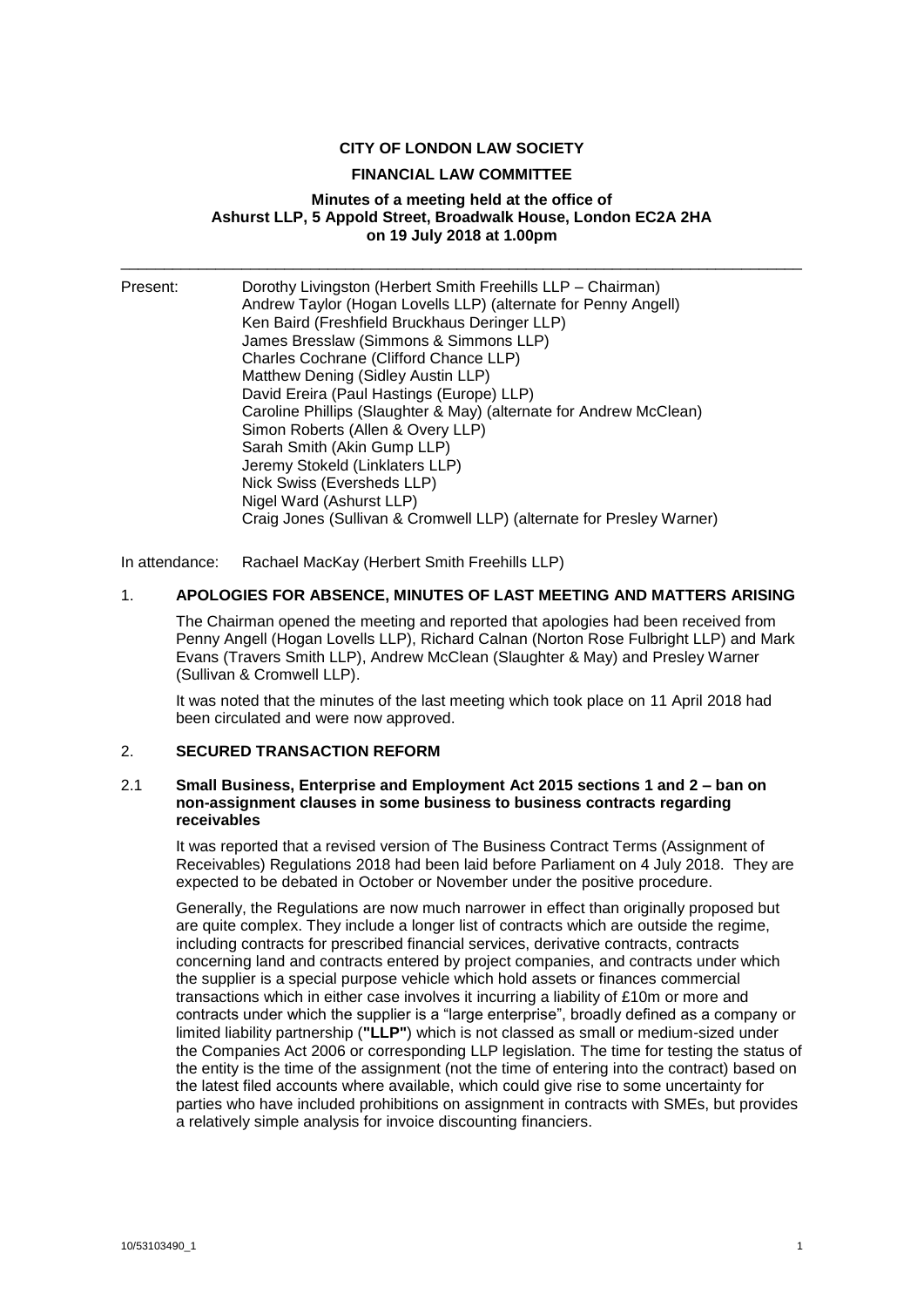As regards territorial scope, the revised Regulations do not apply if none of the parties has entered into the contract in the course of carrying on a business in the UK. As regards governing law, unless anti-avoidance provisions apply, the legislation will not apply to contracts governed by Scottish law or the law of any non-UK jurisdiction, only English law and Northern Irish law contracts should be affected. Introduction of similar legislation in Scotland is a devolved matter which the Scottish Parliament will decide upon.

## 2.2 **European Commission (EC): Proposed Regulation on effects of assignment of claims on third parties**

The Chairman reminded the meeting that in March 2018, the EC had announced that it is proposing to adopt a new rule that, subject to certain exceptions, the law of the country where the assignor (creditor of original debtor) has its habitual residence will govern the third party effects of the assignment of claims. The exceptions relate to cash held at a credit institution, claims arising from financial instruments and securitisations.

The Committee strongly believed that the proposed rule would be likely to be contrary to the parties' intentions as it would potentially introduce an additional law into their agreed contractual arrangements, would be difficult to apply, would lead to unnecessary complications, particularly for secondary loans trading, and appeared to be at odds with other conflict of law rules. The Committee had therefore written to the relevant UK Government departments to urge the UK to opt out of the Regulation if the proposal proceeds.

Following this, on 9 July 2018, both Houses of Parliament had issued JHA statements confirming the UK Government's decision not to opt into the Regulation.

In the event that the rule that the proprietary effect of all assignments would be governed by that law of the original debt were to be adopted, then the UK could adopt this rule. A number of bodies, including the LMA, have suggested that this rule needs to apply – or be available to be chosen in relation to most financial transactions (with the possible exception of assignments in the course of invoice discounting transactions, where financiers favour the proposed habitual residence of the assignor rule – possibly not appreciating the complexities if there are successive assignments of the same debt, which may not be known to subsequent assignees).

# 2.3 **Goods Mortgages and Bills of Sale**

The Committee was reminded that the final form Goods Mortgages Bill had been published by the Law Commission in November 2017, together with a report and proposal for the Treasury to sanction putting the Bill through Parliament using the "uncontroversial" short form process for Law Commission Bills. Following this, some members of the Committee had met with the Treasury and the Law Commission to repeat its concerns about the Bill and explain that they did not believe it was suitable for the short form procedure.

The Chairman reported that, following this, in May 2018, the UK Government had announced that it will not bring forward the Bill in the near future. This accorded with the submissions made on behalf of the Committee that the potential social consequences of the Bill made it unsuitable for this process and that there were aspects of the draft bill that required further consideration (eg the provisions for surrender of the charged asset to the chargee to extinguish the secured debt apparently with no account to the chargor for any excess value in the asset (taken from consumer credit legislation related to conditional sale and hire purchase where the principal amount financed is generally the arm's length purchase price of the goods); this approach seemed inappropriate for security transactions, where the amount borrowed on the security of the asset might be very much less than the true value of the asset (eg in the case of a work of art or an antique already owned by the chargor).

# 2.4 **CLLS Secured Transactions Law Reform/Code**

It was noted that work on the proposed code was continuing.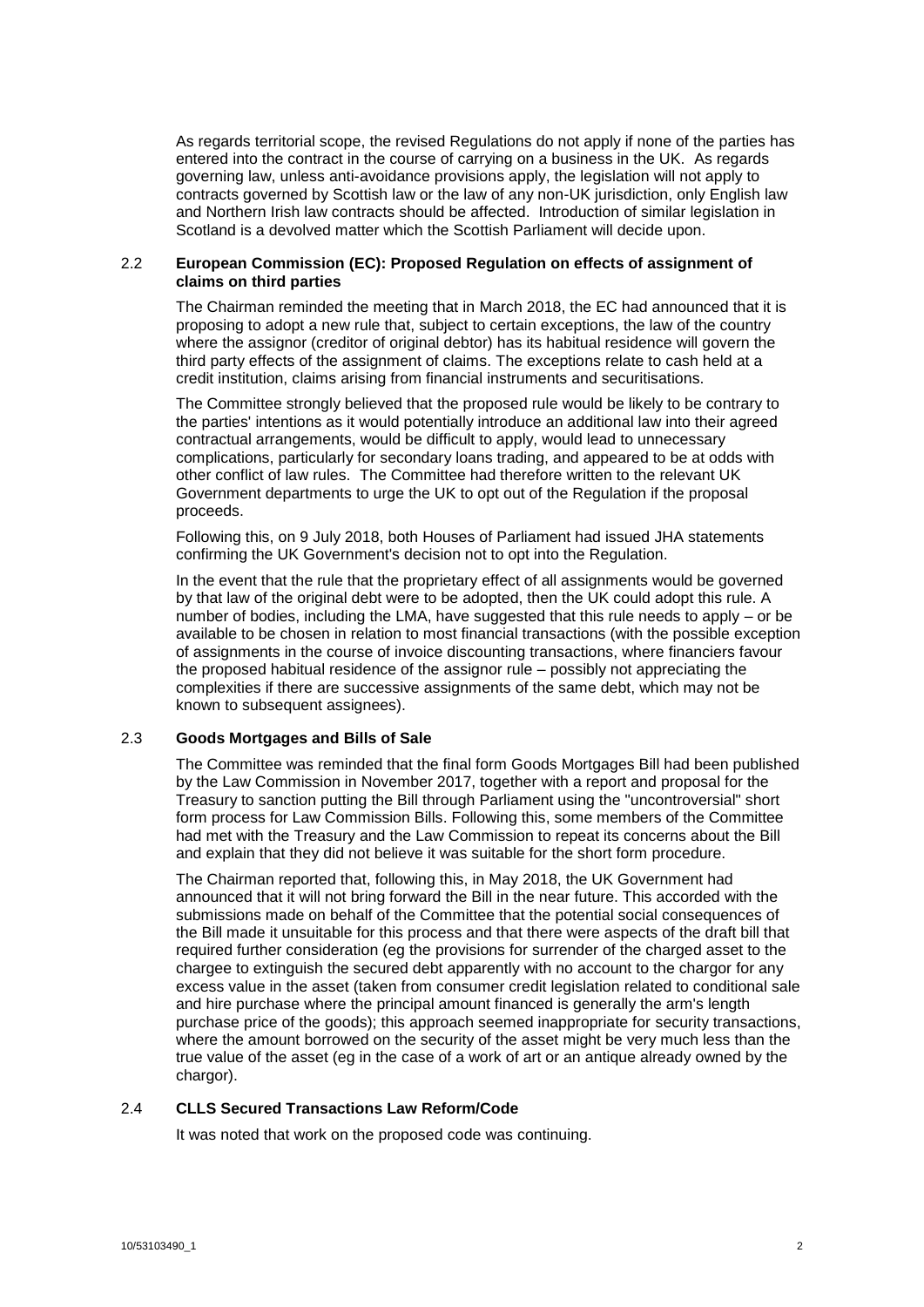# 3. **LIBOR – POSSIBLE PLANNED END FOR END OF 2021**

The Committee's working party chairman reported that the Bank of England/FCA Working Group on Sterling Risk-Free Rates had met with the working party. The issues for the loan markets are complex and market discussions are ongoing: the utility of fixed prospective rates for significant periods (eg 3/6/12 months) was an area that had not been fully explored.

# 4. **INTRAGROUP GUARANTEES, INTRAGROUP LOANS AND DISTRIBUTIONS**

The Committee was reminded that papers written by a joint CLLS/Law Society company law committee working party containing guidance on when intra-group loans and guarantees will not involve a distribution, had been published on 5 June 2018.

These papers were published in response to updated Guidance on Realised and Distributable Profits under the Companies Act 2006 (Tech 02/17BL) published by the ICAEW in April 2017.

# 5. **PRA CONSULTATION CP6/18: CREDIT RISK MITIGATION, INCLUDING LEGAL OPINIONS**

The Committee was reminded that a consultation had recently been held by the PRA on proposed changes to Supervisory Statement (SS) 17/13 "Credit risk mitigation" to clarify what contracts are eligible to be treated as guarantees for credit risk mitigation under Part Three Title II Chapter 4 of the Capital Requirements Regulation (575/2013).

The Committee was reminded that the main issue was the proposal that eligibility would be linked to payment under a guarantee being made "in a timely manner", meaning that the pay-out should be made without delay and within days (not weeks or months). It was noted, however, that there are strong guarantees (eg ECAs and credit insurance) which typically will only pay out after a few months.

It was noted that whilst the PRA's proposal may cause issues for the market, this was largely a matter of policy, not a legal issue. Therefore, it had been felt that other industry bodies were better placed to respond to the consultation.

The Committee was also reminded that the PRA consultation appeared to include proposals which could widen the scope of legal opinions required in this context.

It was noted that the consultation had closed in May with strong submissions from a number of industry bodies regarding strong guarantees that would be ineligible under the proposed approach and that the Committee would watch for further developments.

#### 6. **ELECTRONIC SIGNATURES**

It was reported that the outcome of the Law Commission project was awaited. In the meantime, the Chairman would contact the Law Commission to explore assisting with the project, in particular having regard to the CLLS guidance on electronic signatures which had been published in July 2016. Other bodies, including the FMLC, where making a contribution to this debate.

#### 7. **GOVERNMENT PROPOSALS FOR A NEW REGISTER OF BENEFICIAL OWNERS OF OVERSEAS COMPANIES WHICH OWN UK PROPERTY**

The Committee was reminded that the Government was proposing to publish, before the summer recess, a draft Bill regarding a new register of beneficial owners of overseas companies which own property in the UK, with the intention of the register being operational in 2021. The Committee was reminded that it had supported the LMA's response to the previous call for evidence. The Committee would review the draft Bill when available with a view to assessing the impact on lenders and security.

*Afternote: Draft Bill published on 23 July (see in particular Schedule 3).*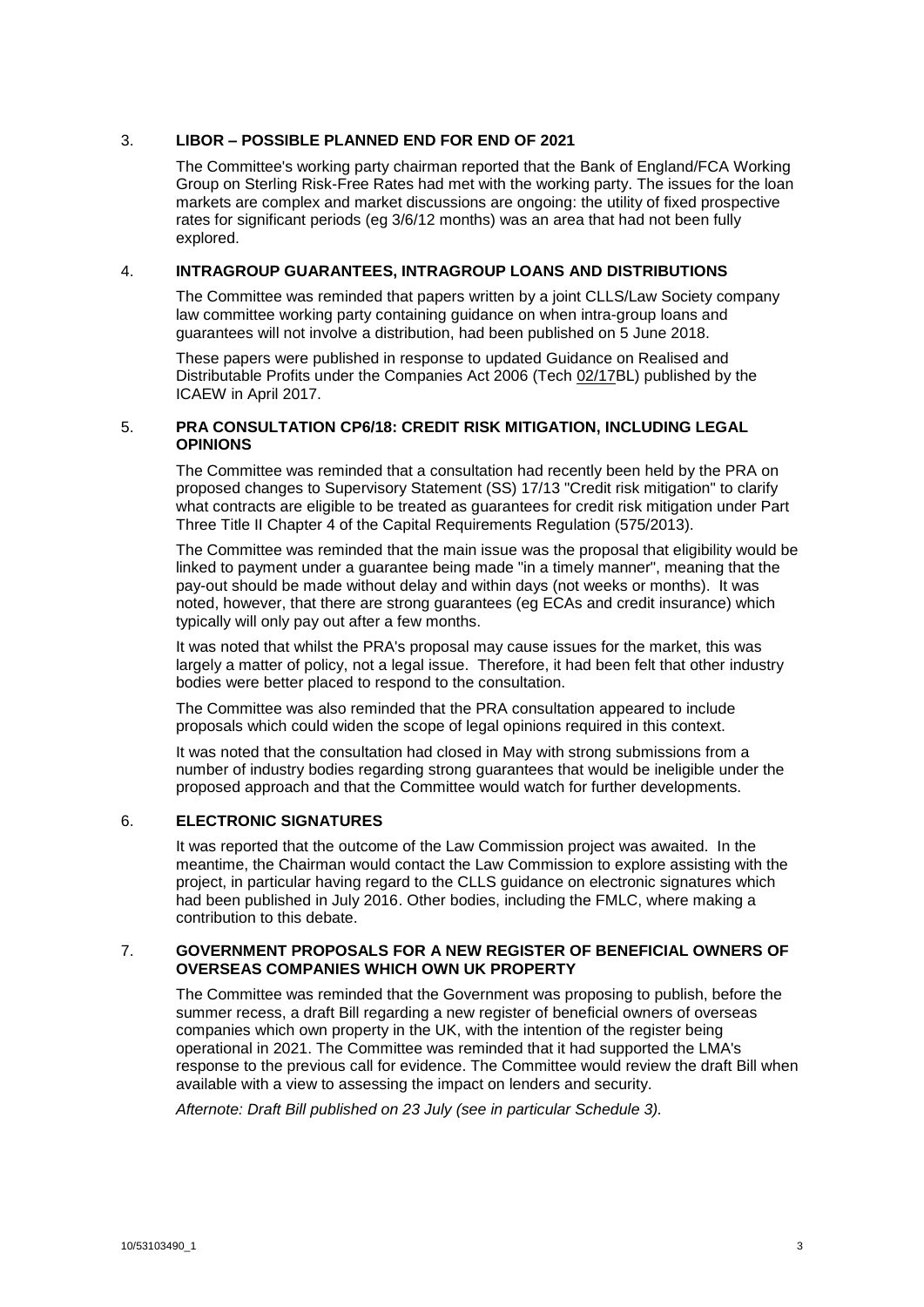#### 8. **COMPETITION - EC MANAGEMENT PLAN 2017 – SYNDICATED LENDING**

Nothing to report. The Committee continues to keep a watching brief.

#### 9. **FINANCIAL STABILITY: EU BANK RECOVERY AND RESOLUTION DIRECTIVE (BRRD), ARTICLE 55 ( CONTRACTUAL RECOGNITION OF BAIL-IN), RESOLVABILITY OF TOO BIG TO FAIL FINANCIAL INSTITUTIONS AND PROPOSED MORATORIA**

The Committee was reminded that new moratoria powers under the BRRD proposed by the EC could trigger opt-out rights for entities that have adhered to the ISDA 2015 Universal Resolution Stay Protocol. The proposal continues to wind its way through the co-operative process in the European Parliament (**"EP"**). The current text would allow for a 2 day pre-resolution moratorium and continuation of Article 69 provision for in-resolution moratorium, but only after a gap of 10 days where there has been a pre-resolution moratorium. It was noted that ISDA continues to push against the sequential use of moratoria provisions.

It was also reported that Article 55 now includes some unpracticability language in the latest EP text.

#### 10. **INSOLVENCY – DBEIS CONSULTATION ON INSOLVENCY AND CORPORATE GOVERNANCE**

The Chairman referred to the Consultation on Insolvency and Corporate Governance published by DBEIS in March 2018 and the response submitted by the CLLS Insolvency Law Committee dated 13 June. In summary, the CLLS Insolvency Law Committee response cautioned against further sweeping reforms without giving due consideration to their potential implications and stated that the current laws should be applied more effectively and, in relation to the conduct of directors, suggested the production of codes of conduct, instead of legislation which might impose conflicting duties on Directors of holding companies.

The Chairman proposed supporting the CLLS Insolvency Law Committee response and asked members to consider this after the meeting.

#### 11. **BREXIT**

It was noted that The European Union (Withdrawal) Act 2018, which will establish the framework for the UK's withdrawal from the EU (expected to be on 29 March 2019) had been passed in June. In particular, the Act repeals the European Communities Act 1972, and ends the supremacy of EU law in the UK, although this may be postponed to the end of any transitional period agreed with the EU. The Act also retains EU law at the moment of exit as part of UK law (so that the UK retains a functioning statutory framework after Brexit) and creates powers for the UK Government to make relevant secondary legislation, broadly to make it fit for purpose once the UK is not an EU Member State.

Accordingly, a deluge of statutory instruments (**"SIs"**) in many areas, including financial services, is expected to be released very soon in order to adapt relevant laws to operate in the UK, once the EU and its institutions can no longer exercise their powers within the UK. This will be needed in case of a "crash-out" Brexit with no agreed transitional measures at the end of March 2019: Government have stressed legislation in this form will not be needed immediately if there is transition and what will be needed at the end of any transitional period (provisionally in January 2021) may well be different, taking account any free trade arrangements agreed with the EU by that time.

In view of the unprecedented scale of the task of reviewing the SIs and timing pressures, this Committee should consider assisting the CLLS Regulatory Committee with its efforts. It was also noted that a possible co-operative review was being orchestrated by the FMLC with a view to minimising legal uncertainty.

Views were expressed that the lack of official consolidated versions of relevant UK legislation would make the task even more challenging and time-consuming and that the Committee should press the Government to ensure UK legislation is publically available in